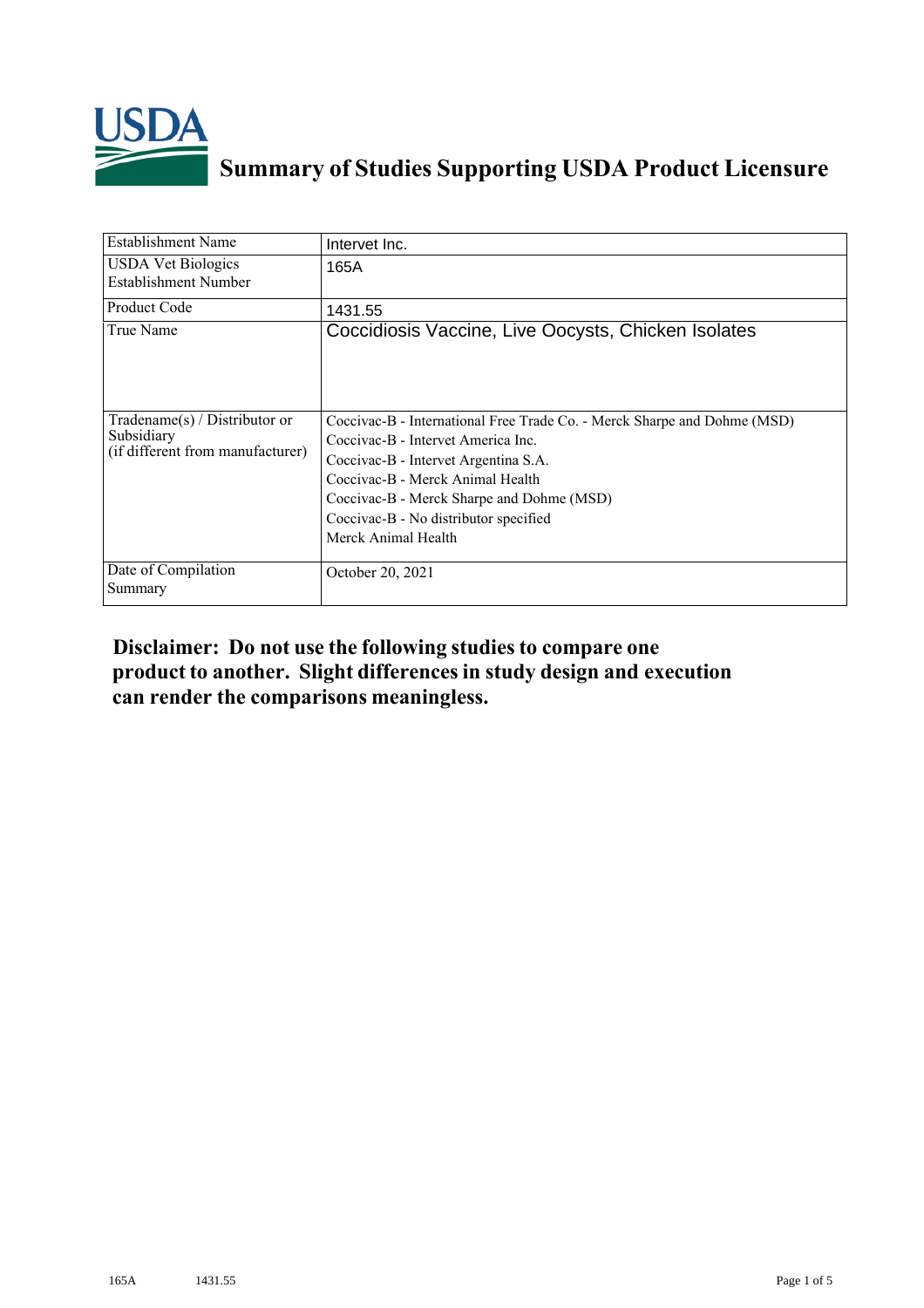| <b>Study Type</b>              | Efficacy                                                                                                                                                                                                                                                                                                                    |
|--------------------------------|-----------------------------------------------------------------------------------------------------------------------------------------------------------------------------------------------------------------------------------------------------------------------------------------------------------------------------|
| <b>Pertaining to</b>           | Coccidiosis Vaccine, Live Oocysts, Chicken Isolates                                                                                                                                                                                                                                                                         |
| <b>Study Purpose</b>           | To demonstrate effectiveness against Coccidiosis                                                                                                                                                                                                                                                                            |
| <b>Product Administration</b>  | Feed Spray                                                                                                                                                                                                                                                                                                                  |
| <b>Study Animals</b>           | Chickens                                                                                                                                                                                                                                                                                                                    |
| <b>Challenge Description</b>   |                                                                                                                                                                                                                                                                                                                             |
| <b>Interval observed after</b> |                                                                                                                                                                                                                                                                                                                             |
| challenge                      |                                                                                                                                                                                                                                                                                                                             |
| <b>Results</b>                 | Study data were evaluated by USDA-APHIS prior to product<br>licensure and met regulatory standards for acceptance at the time<br>of submission. No data are published because this study was<br>submitted to USDA-APHIS prior to January 1, 2007, and APHIS<br>only requires publication of data submitted after that date. |
| <b>USDA Approval Date</b>      | January 18, 1989                                                                                                                                                                                                                                                                                                            |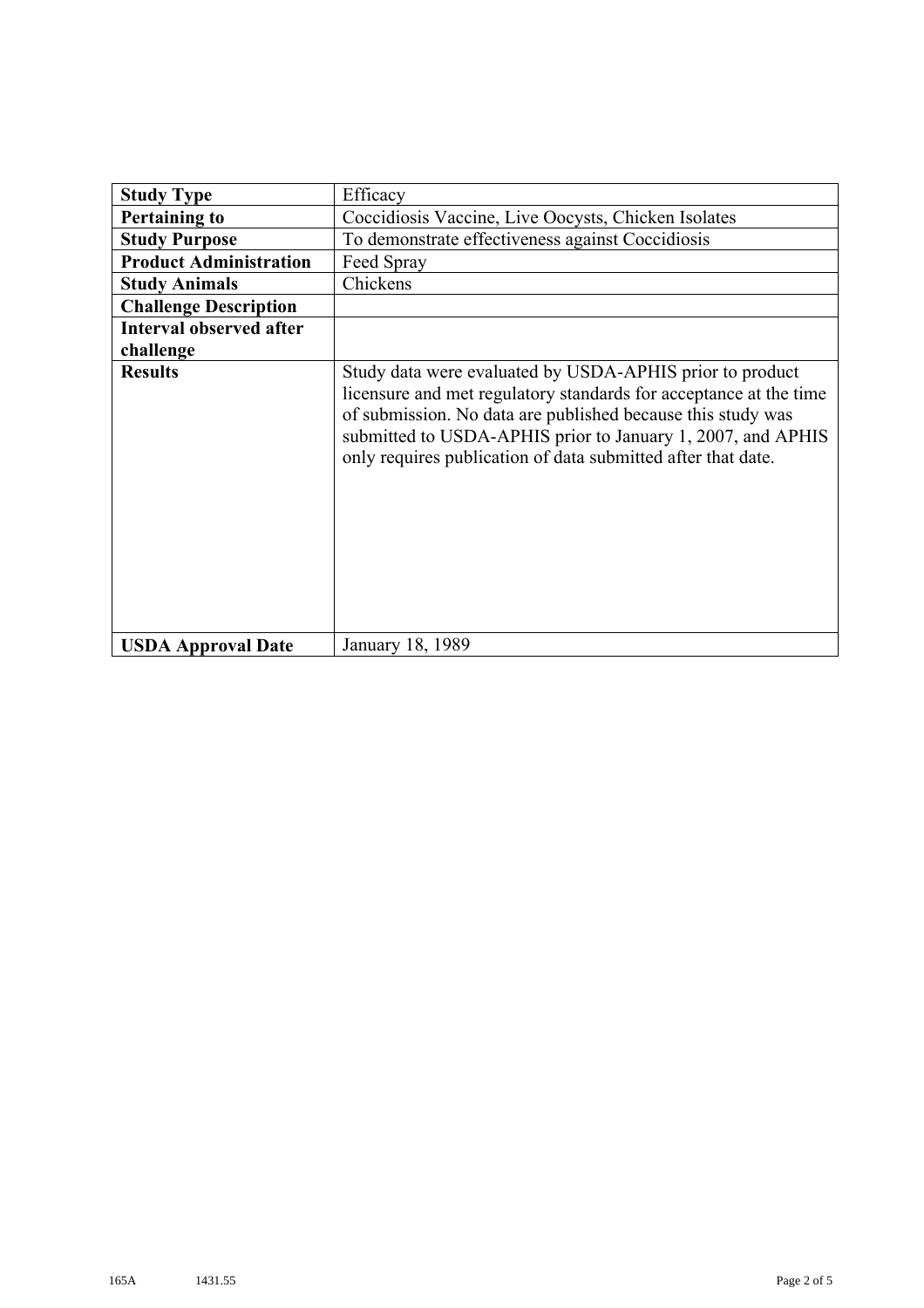| <b>Study Type</b>              | Efficacy                                                                                                                                                                                                                                                                                                                    |
|--------------------------------|-----------------------------------------------------------------------------------------------------------------------------------------------------------------------------------------------------------------------------------------------------------------------------------------------------------------------------|
| <b>Pertaining to</b>           | Coccidiosis Vaccine, Live Oocysts, Chicken Isolates                                                                                                                                                                                                                                                                         |
| <b>Study Purpose</b>           | To demonstrate effectiveness against Coccidiosis                                                                                                                                                                                                                                                                            |
| <b>Product Administration</b>  | Coarse Spray                                                                                                                                                                                                                                                                                                                |
| <b>Study Animals</b>           | Chickens                                                                                                                                                                                                                                                                                                                    |
| <b>Challenge Description</b>   |                                                                                                                                                                                                                                                                                                                             |
| <b>Interval observed after</b> |                                                                                                                                                                                                                                                                                                                             |
| challenge                      |                                                                                                                                                                                                                                                                                                                             |
| <b>Results</b>                 | Study data were evaluated by USDA-APHIS prior to product<br>licensure and met regulatory standards for acceptance at the time<br>of submission. No data are published because this study was<br>submitted to USDA-APHIS prior to January 1, 2007, and APHIS<br>only requires publication of data submitted after that date. |
| <b>USDA Approval Date</b>      | February 7, 1997                                                                                                                                                                                                                                                                                                            |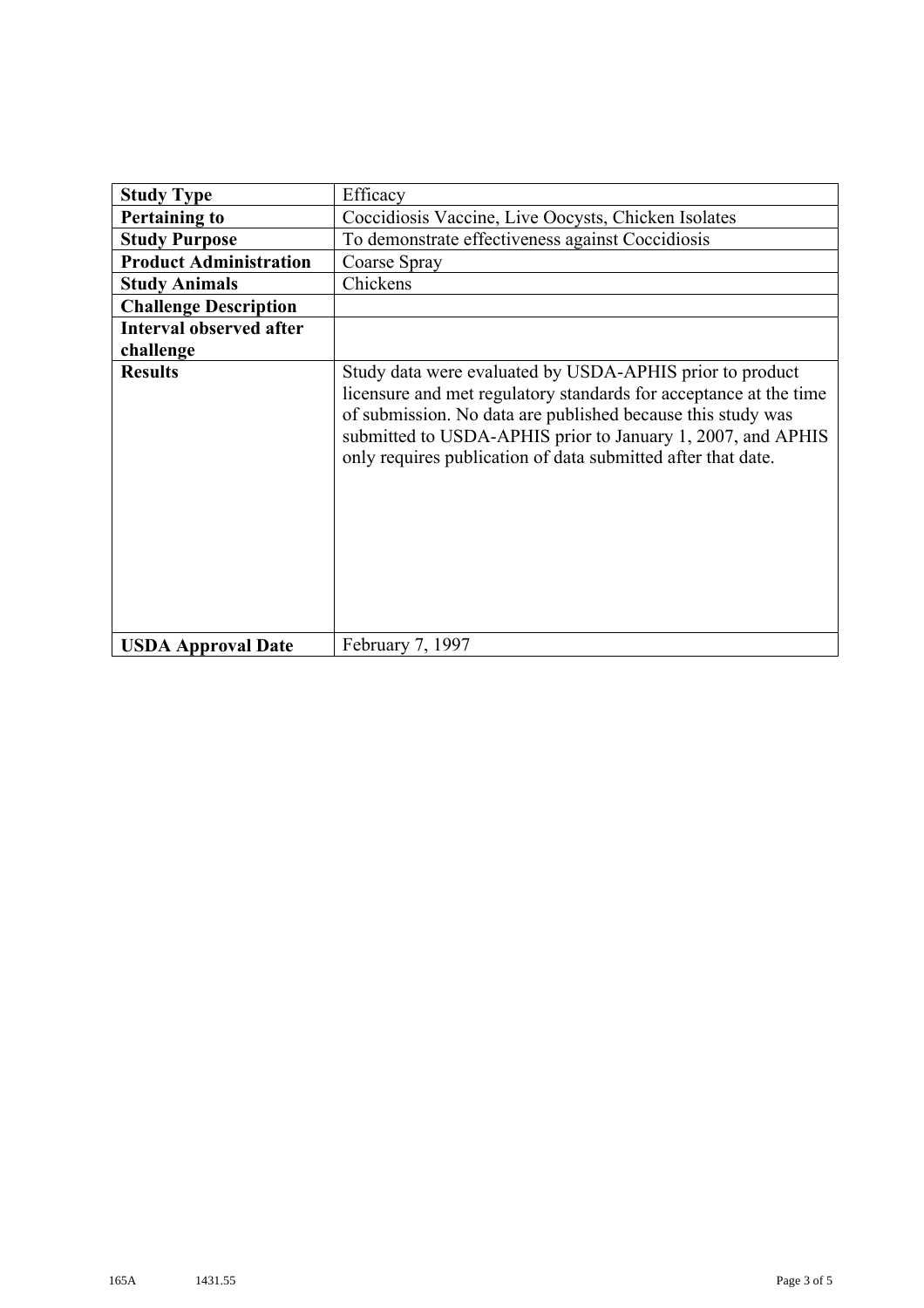| <b>Study Type</b>              | Safety                                                                                                                                                                                        |
|--------------------------------|-----------------------------------------------------------------------------------------------------------------------------------------------------------------------------------------------|
| <b>Pertaining to</b>           | Coccidiosis Vaccine, Live Oocysts, Chicken Isolates                                                                                                                                           |
| <b>Study Purpose</b>           | Demonstrate safety under typical field conditions                                                                                                                                             |
| <b>Product Administration</b>  | Feed Spray                                                                                                                                                                                    |
| <b>Study Animals</b>           | Chickens                                                                                                                                                                                      |
| <b>Challenge Description</b>   |                                                                                                                                                                                               |
| <b>Interval observed after</b> |                                                                                                                                                                                               |
| challenge                      |                                                                                                                                                                                               |
| <b>Results</b>                 | Study data were evaluated by USDA-APHIS prior to product<br>licensure and met regulatory standards for acceptance at the time<br>of submission. Study data, however, are no longer available. |
| <b>USDA Approval Date</b>      | January 18, 1989                                                                                                                                                                              |